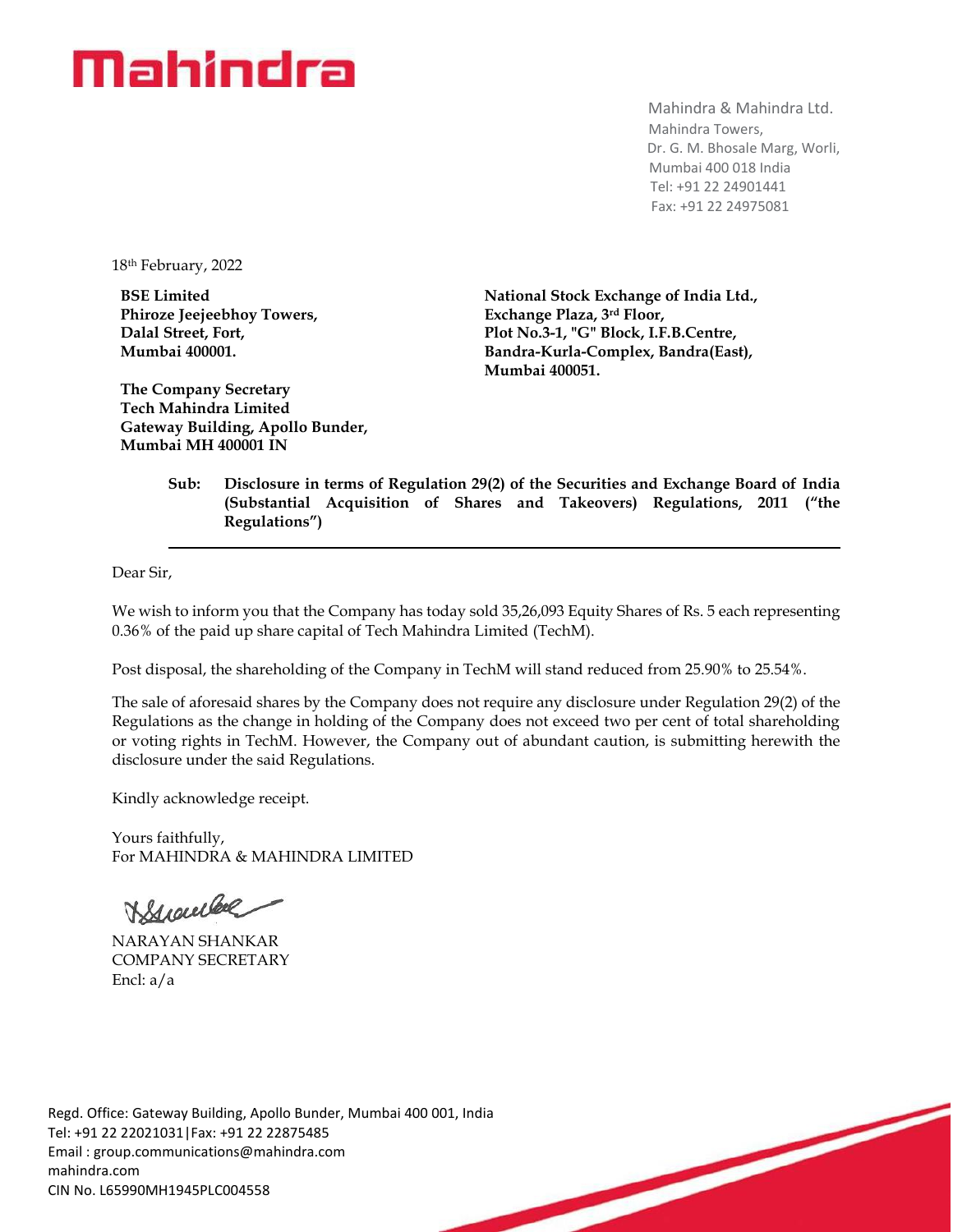## **Disclosures under Regulation 29(2) of SEBI (Substantial Acquisition of Shares and Takeovers) Regulations, 2011**

| Name of the Target Company (TC)                                                                                                                                                             | Tech Mahindra Limited ("TechM")                                                                                                                                                                               |                                                                        |                                                                                   |
|---------------------------------------------------------------------------------------------------------------------------------------------------------------------------------------------|---------------------------------------------------------------------------------------------------------------------------------------------------------------------------------------------------------------|------------------------------------------------------------------------|-----------------------------------------------------------------------------------|
| Name(s) of the acquirer and Persons Acting<br>in Concert (PAC) with the acquirer                                                                                                            | Mahindra & Mahindra Limited<br>Persons Acting in Concert:<br>Mahindra - BT Investment<br>1.<br>Company<br>(Mauritius) Limited $E$<br>TML Benefit Trust (Through Mr. Manoj<br>2.<br>Raghunath Bhat, Trustee) @ |                                                                        |                                                                                   |
|                                                                                                                                                                                             | 3.                                                                                                                                                                                                            | Mahindra Holdings Limited £                                            |                                                                                   |
| Whether<br>acquirer belongs<br>the<br>to<br>Promoter/Promoter group                                                                                                                         | Promoter                                                                                                                                                                                                      |                                                                        |                                                                                   |
| Name(s) of the Stock Exchange(s) where<br>the shares of TC are Listed                                                                                                                       | <b>BSE</b> Limited<br>1.<br>National Stock Exchange of India Limited<br>2.                                                                                                                                    |                                                                        |                                                                                   |
| Details of the acquisition/disposal<br>as<br>follows                                                                                                                                        | Number                                                                                                                                                                                                        | % w.r.t. total<br>share/voting<br>capital<br>wherever<br>applicable(*) | $\%$<br>total<br>w.r.t.<br>diluted<br>share<br>/voting capital of<br>the $TC(**)$ |
| <b>Before</b><br>the<br>acquisition<br>under<br>consideration, holding of:                                                                                                                  |                                                                                                                                                                                                               |                                                                        |                                                                                   |
| Shares carrying voting rights<br>a)                                                                                                                                                         |                                                                                                                                                                                                               |                                                                        |                                                                                   |
| Mahindra & Mahindra Limited<br>1.                                                                                                                                                           | 25,15,48,691                                                                                                                                                                                                  | #25.9016<br>\$25.9000                                                  | #25.9016<br>\$25.9000                                                             |
| Mahindra<br><b>BT</b><br>Investment<br>2.<br>Company (Mauritius) Limited                                                                                                                    | 2,42,904                                                                                                                                                                                                      | #0.0250<br>\$0.0250                                                    | #0.0250<br>\$0.0250                                                               |
| TML Benefit Trust (Through Mr.<br>3.<br>Manoj Raghunath Bhat, Trustee)                                                                                                                      | 9,42,35,629                                                                                                                                                                                                   | #9.7033<br>\$9.7027                                                    | #9.7033<br>\$9.7027                                                               |
| Mahindra Holdings Limited<br>4.                                                                                                                                                             | 1,98,201                                                                                                                                                                                                      | #0.0204<br>\$0.0204                                                    | #0.0204<br>\$0.0204                                                               |
| Sub-total                                                                                                                                                                                   | 34,62,25,425                                                                                                                                                                                                  | #35.6503<br>\$35.6481                                                  | #35.6503<br>\$35.6481                                                             |
| <b>Shares</b><br>in<br>the<br>b)<br>nature<br><sub>of</sub><br>encumbrance (pledge/ lien/ non-<br>disposal undertaking/others)                                                              |                                                                                                                                                                                                               |                                                                        |                                                                                   |
| Voting rights<br>otherwise<br>(VR)<br>c)<br>than by shares                                                                                                                                  |                                                                                                                                                                                                               |                                                                        |                                                                                   |
| d)<br>Warrants/convertible<br>securities<br>/any other instrument that entitles<br>the acquirer to receive shares<br>carrying voting rights in the TC<br>(specify holding in each category) |                                                                                                                                                                                                               |                                                                        |                                                                                   |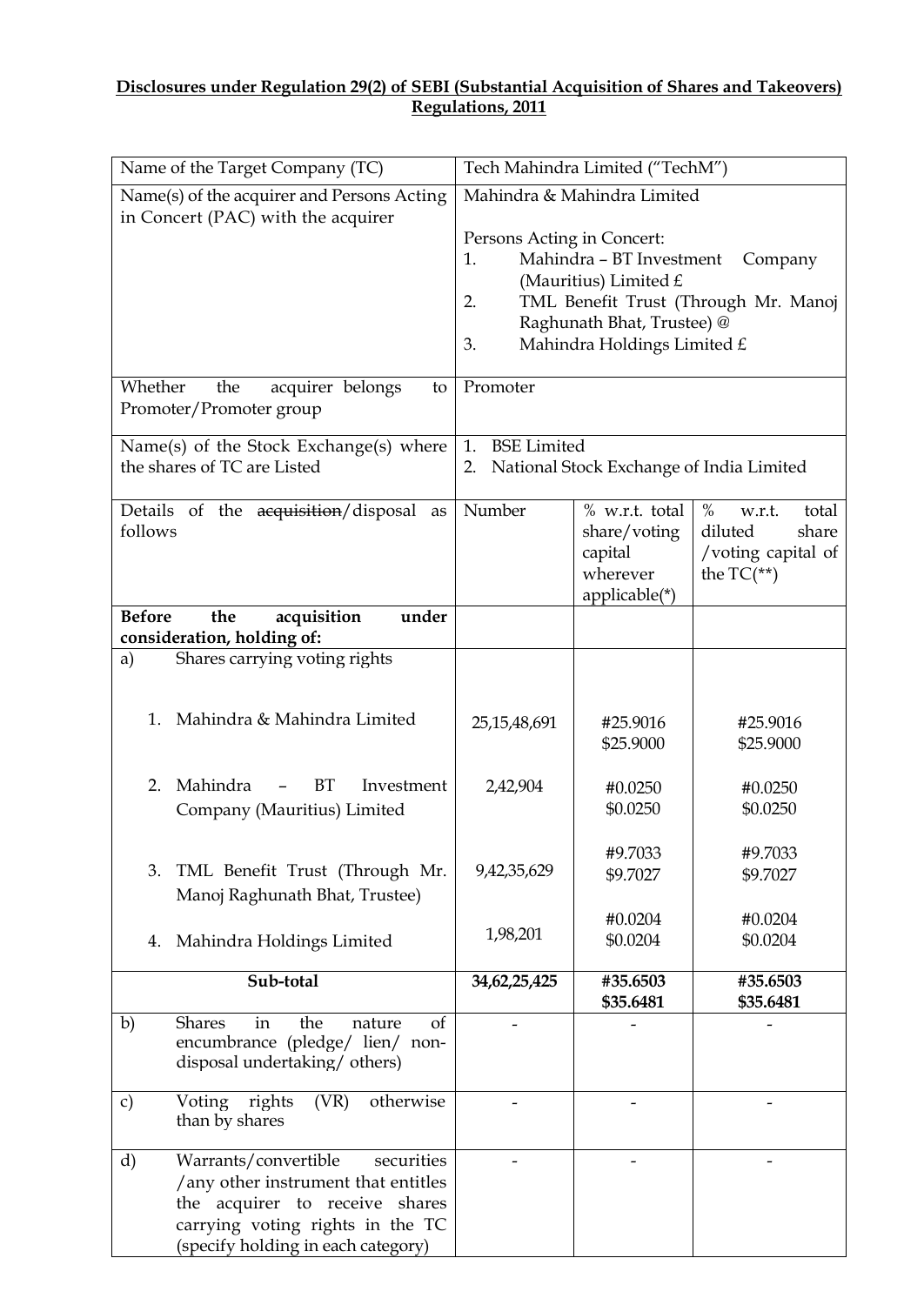| $\epsilon$ )  | Total $(a+b+c+d)$                                                                                                                                                                                                   | 34,62,25,425 | #35.6503<br>\$35.6481 | #35.6503<br>\$35.6481 |
|---------------|---------------------------------------------------------------------------------------------------------------------------------------------------------------------------------------------------------------------|--------------|-----------------------|-----------------------|
|               | Details of acquisition/sale                                                                                                                                                                                         |              |                       |                       |
| a)            | <b>Shares</b><br>rights<br>carrying<br>voting<br>acquired / sold                                                                                                                                                    | 35,26,093    | #0.3631<br>\$0.3630   | #0.3631<br>\$0.3630   |
|               | Mahindra & Mahindra Limited                                                                                                                                                                                         |              |                       |                       |
| b)            | VRs acquired / sold otherwise than<br>by shares                                                                                                                                                                     |              |                       |                       |
| $\mathbf{c})$ | Warrants / convertible securities<br>/any other instrument that entitles<br>the acquirer to receive shares<br>carrying voting rights in the TC<br>(specify holding in each category)<br>acquired/sold               |              |                       |                       |
| d)            | encumbered<br>/invoked<br><b>Shares</b><br>/released by the acquirer                                                                                                                                                |              |                       |                       |
| e)            | Total $(a+b+c+/-d)$                                                                                                                                                                                                 |              |                       |                       |
|               | After the acquisition/sale, holding of:                                                                                                                                                                             |              |                       |                       |
| a)<br>$1_{-}$ | Shares carrying voting rights<br>Mahindra & Mahindra Limited                                                                                                                                                        | 24,80,22,598 | #25.5385<br>\$25.5370 | #25.5385<br>\$25.5370 |
| 2.            | Mahindra<br><b>BT</b><br>Investment<br>Company (Mauritius) Limited                                                                                                                                                  | 2,42,904     | #0.0250<br>\$0.0250   | #0.0250<br>\$0.0250   |
| 3.            | TML Benefit Trust (Through Mr.<br>Manoj Raghunath Bhat, Trustee)                                                                                                                                                    | 9,42,35,629  | #9.7033<br>\$9.7027   | #9.7033<br>\$9.7027   |
| 4.            | Mahindra Holdings Limited                                                                                                                                                                                           | 1,98,201     | #0.0204<br>\$0.0204   | #0.0204<br>\$0.0204   |
|               | Sub-total                                                                                                                                                                                                           | 34,26,99,332 | #35.2872<br>\$35.2851 | #35.2872<br>\$35.2851 |
| b)            | encumbered<br>with<br><b>Shares</b><br>the<br>acquirer                                                                                                                                                              |              |                       |                       |
| $\mathbf{c})$ | VRs otherwise than by shares                                                                                                                                                                                        |              |                       |                       |
| d)            | Warrants / convertible securities<br>$/$ any other<br>instrument<br>that<br>entitles the acquirer to receive<br>shares carrying voting rights in the<br>TC (specify holding in each<br>category) after acquisition. |              |                       |                       |
| e)            | Total $(a+b+c+d)$                                                                                                                                                                                                   | 34,26,99,332 | #35.2872<br>\$35.2851 | #35.2872<br>\$35.2851 |
|               | Mode of acquisition / sale (e.g. open<br>market / off-market / public issue<br>/rights issue/ preferential allotment /<br>inter-se transfer etc).                                                                   | Market sale  |                       |                       |